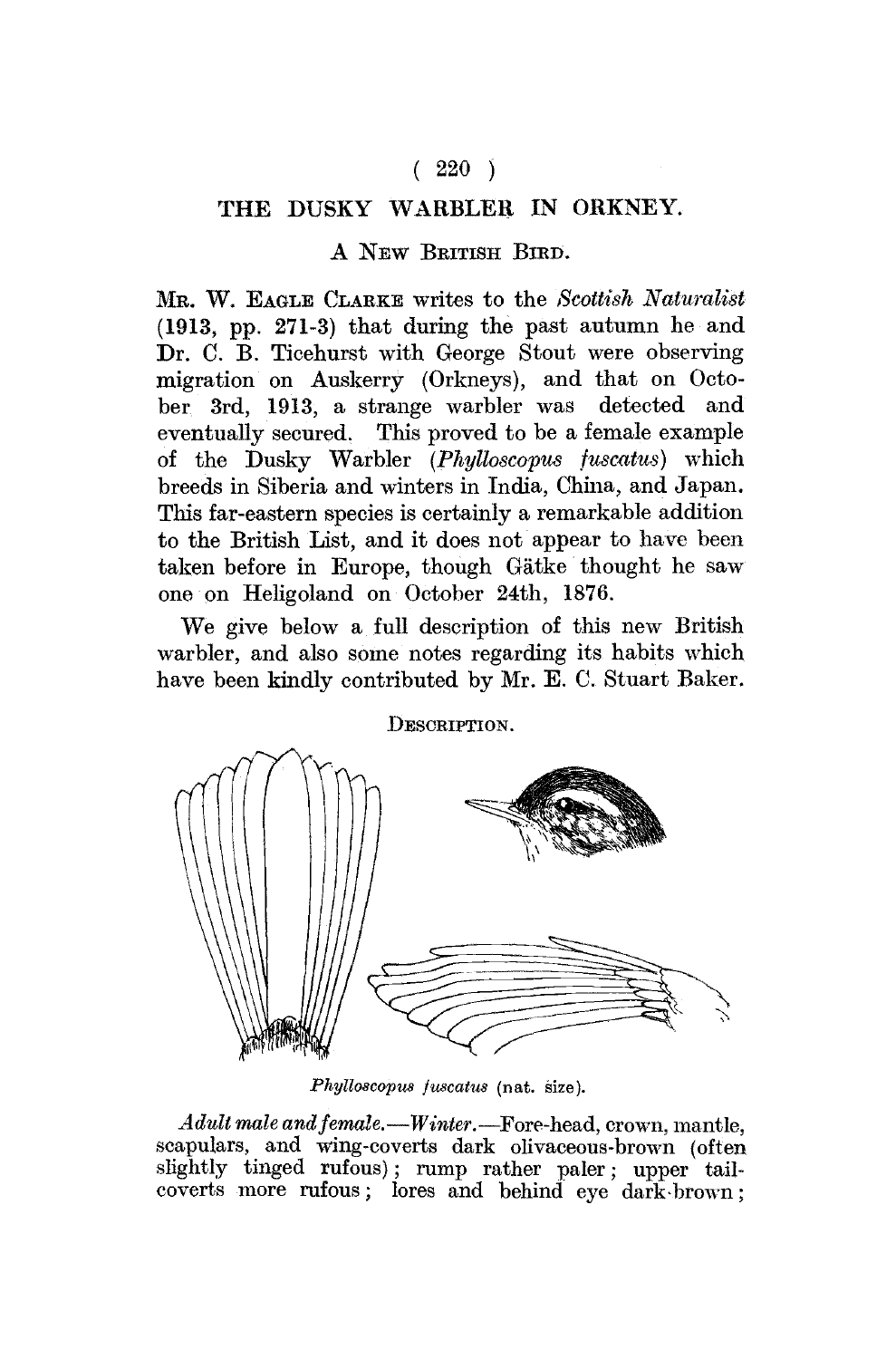superciliary-stripe (from nostrils to nape) rufous-buff, paler in front of eye; ear-coverts and sides of neck same, mottled dark brown; centre of throat and belly whitish; sides of throat, breast, and under tail-coverts rufous-buff; flanks darker washed greenish-brown; axillaries and under wingcoverts bright pinkish-buff; tail and wing-feathers dark brown with the outer webs more rufous, fringed very pale pinkish-buff on inner webs and narrowly fringed pale buff on the outer webs of the outer primaries. This plumage is acquired by complete moult in September or October. *Summer.*—The body-feathers and inner secondaries are moulted in March and April but apparently not the tail and rest of the wing-feathers. Coloration as in winter.

*Nestling Down.*—Unknown.

*Juvenile.*—Much resembling adults but greyer on breast, not so buff on flanks, eye-stripe and ear-coverts greyer, not so buff. All the body-feathers of a very loose structure.

*First-winter male and female.*—Resembling adults but more yellowish on the centre of the throat and belly and a yellowish rather than rufous tinge on the rest of the under-parts. The juvenile body-feathers are moulted in August but apparently not the wings and tail. *Summer.*—Like the adults and moult the same.

*Measurements and structure.*—*\$* wing of twelve 57-66 mm., tail 44-53, tarsus 20-22, bill from skull 12-13.  $\varphi$  wing 53-61. First primary about twice primary-coverts and half second primary, second between eighth and tenth (very seldom so long as eighth), fourth and fifth about equal and longest, third and sixth 1-3 mm. shorter, seventh 5 shorter, eighth 7 shorter. Third to sixth emarginated on the outer webs. Secondaries equal to the tenth primary. Bill fine ; a few longish rictal bristles.

*Soft parts.*—Bill: upper mandible dark brown, lower yellow; legs and feet yellowish-flesh; iris dark brown.

*Characters.*—The long first primary, rufous-buff eyestripe and under-parts and dark flanks are distinctive.

H. F. WITHERBY.

#### HABITS.

Whether the Dusky Warbler ever remains to breed in any of the higher eastern Himalayas or the high mountain ranges of west central China is not certain, but there is, in any case, no doubt that the nest and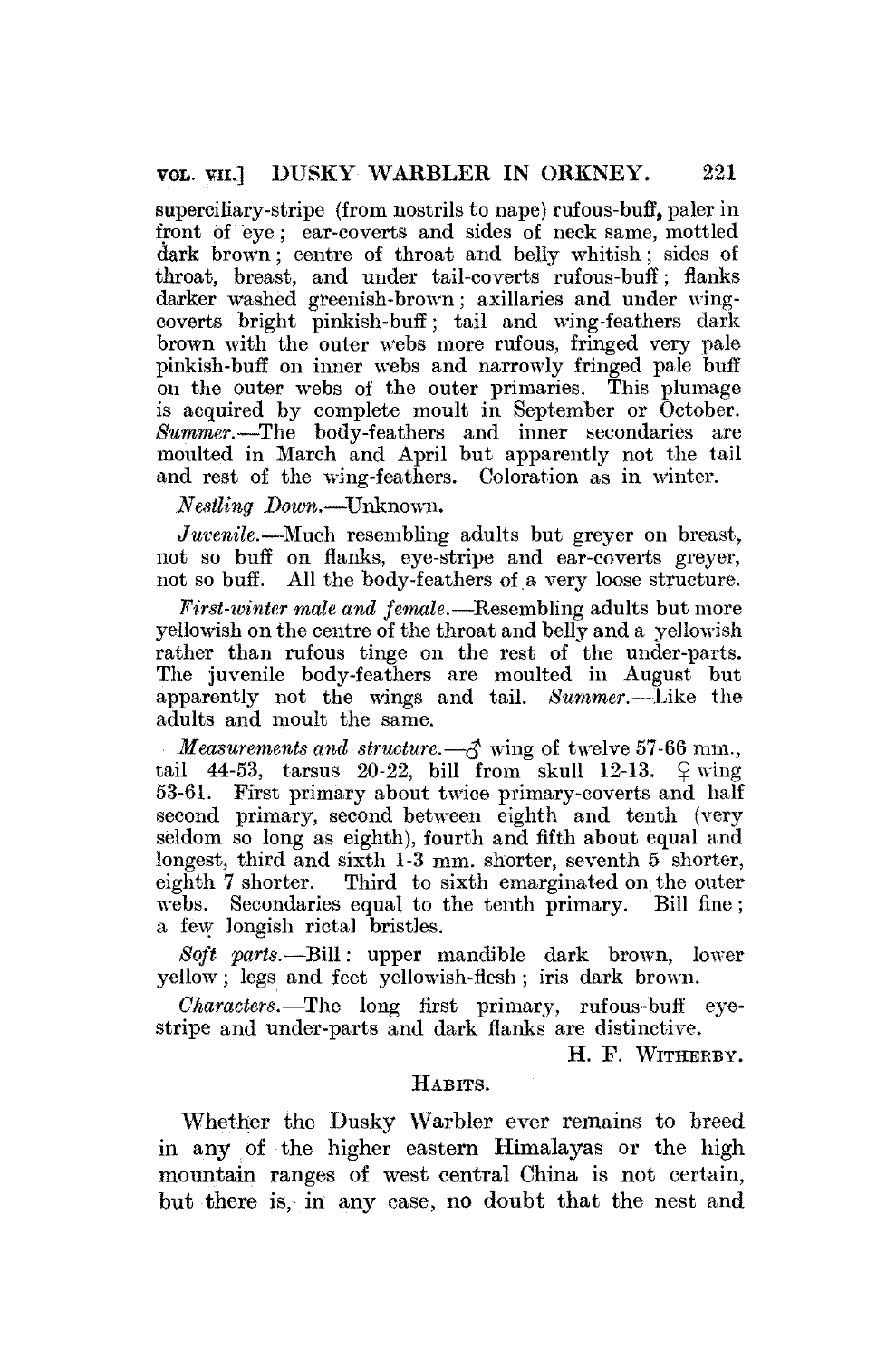eggs attributed to it by Jerdon, and described in Hume's *Nests and Eggs of Indian Birds,* are really those of some other bird.

In the lower ranges of the Himalayas *Phyttoscopus jtiscatus* arrives about the middle of September and after this date spreads rapidly throughout the foothills and into the plains. Its return migration does not appear to commence until the end of March, and during this month it is exceedingly common about Calcutta. After March few individuals are to be found in the plains, but it is still common on the foothills throughout April and stragglers stay on until well into May.

In its habits it is a curious mixture of excessive activity and lethargy. During the greater part of the day it restlessly pursues its insect-food, scrambling up and down bushes and trees, from the lowly scrub to the tops of lofty trees, hunting each bough and branch above and below, twisting like a titmouse or treecreeper from one point to another, or occasionally fluttering into the air, more like a flycatcher or warbler of the *Cryptolopha* group, after some insect it has disturbed from its hiding-place.

In the heat of the day, however, it rests on a branch of some tree, generally over rather than under twenty feet from the ground. Here it sits with its feathers puffed out and its head drawn back between its shoulders —not tucked under its scapulars—and dozes away the hours.. At these times it is very loth to move and if disturbed and forced to fly either returns at once to its former perch or selects one close at hand, where it once more relapses into quietude.

Its note is very much like that of the Chiffchaff, but I noticed that the birds which haunted my garden in North Cachar had also another note, a very low soft " chi-chirree" twice or three times repeated, which reminded me very much of the call of the Little Red-breasted Flycatcher. E. C. STUART BAKER.